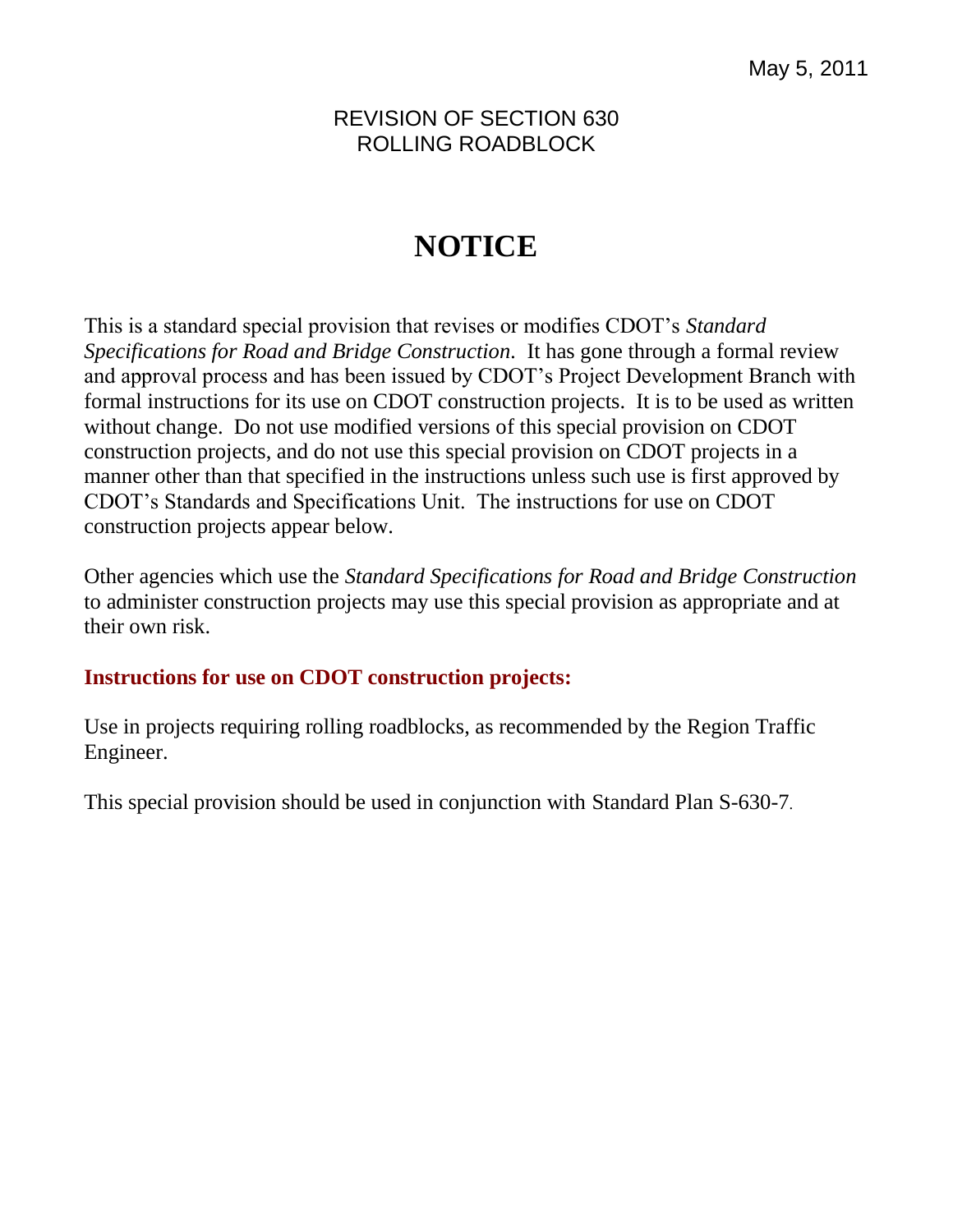#### 1 REVISION OF SECTION 630 ROLLING ROADBLOCK

Section 630 of the Standard Specifications is hereby revised to include the following:

#### **DESCRIPTION**

This work consists of providing traffic pacing operation to motorists within the project area, as shown on the plans. It includes locating, providing roadside assistance and clearing traffic related incidents. The use of law enforcement officers shall be integrated into the Rolling Roadblock operations.

## **MATERIALS**

Variable Message Signs (Portable) shall be in accordance with the Project Special Provision, Revision of Section 630, Portable Message Sign Panel.

## **CONSTRUCTION REQUIREMENTS**

(a) *Rolling Roadblock Plan.* The Contractor's Traffic Control Plan (TCP) shall include a roadblock operation plan (Pacing Plan). The Pacing Plan shall outline the Contractor's expected equipment and personnel, law enforcement personnel, an outline of the operation, and include a contingency plan should any of the Contractor's critical equipment break down. The Pacing Plan shall also include the times of the days of the week that Rolling Roadblock activities will be performed, and specific activities and locations for each aspect of the Rolling Roadblock. If there is certain work activities that need to be completed prior to start of work the work anticipated during the rolling roadblock operation, the activities should be clearly detailed in the plans.

Rolling Roadblock operations shall not take place during holidays or special events, as described in the Traffic Control Plan – General, or as directed by the Engineer.

A minimum of two weeks prior to start of rolling roadblock operations, the Contractor shall provide the date and times that rolling roadblock operations are to begin to the Engineer, CDOT Region Traffic Engineer, CDOT Public Information Office and the Colorado State Patrol. Portable VMS signs shall be displayed one week prior to work with the messages shown on the plans.

(b) *Design Considerations.* Contractor design of the Rolling Roadblock shall evaluate the actual distance required for the rolling roadblock operation, based on site specific features, such as: roadway geometrics, pacing speeds, regulatory speeds, interchange spacing, work duration, availability of law enforcement officers, traffic volumes, and maximum queue length. On-ramps and entrances between the beginning point of the pacing area and the work area shall be blocked using flaggers and traffic control devices until the pilot vehicle has passed. Two-way radios provide constant communication to pilot vehicles, contractor's workers, flaggers stationed at on-ramps, and the Engineer.

The starting point of a rolling roadblock operation shall consider the following factors: the speed of the pacing vehicles, the location of entrance ramps, horizontal and vertical alignment of the facility.

The minimum speed allowed for a rolling roadblock operation shall be 10 mph.

*(c) Rolling Roadblock Operation.* Prior to start of the rolling roadblock, the Contractor shall move all equipment not required for this operation to a safe distance away from the pertinent section of roadway..

The TCS shall be present throughout the rolling roadblock operation. Two-way radios shall be provided for constant communication between the Engineer, TCS, and law enforcement personnel.